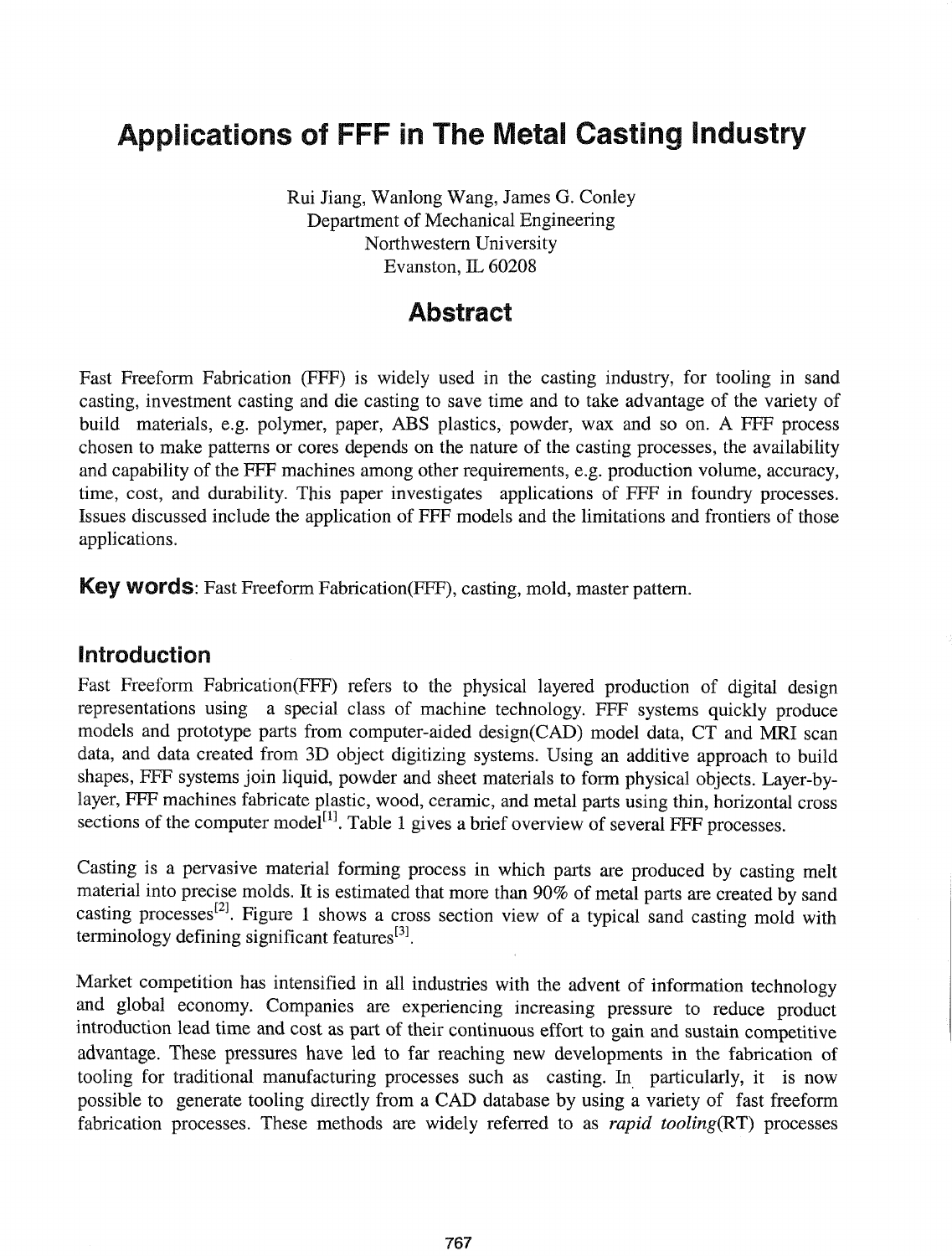because the tool geometry is created in relatively short time<sup>[4]</sup>. In this manuscript we limit our discussion to Rapid Tooling in foundry processes.



Figure 1. The cross section view of the typical sand casting mold

| <b>OEM</b>       | FFF         | <b>Raw materials</b>               |
|------------------|-------------|------------------------------------|
|                  | process     |                                    |
| 3D Systems       | <b>SLA</b>  | Acrylate and epoxy photopolymer    |
|                  |             | resin                              |
| Cubital          | <b>SGC</b>  | Acrylate and epoxy photopolymer    |
|                  |             | resin                              |
| <b>DTM</b>       | <b>SLS</b>  | Nylon, polycarbonate               |
|                  |             | , copper polyamide,                |
|                  |             | resin-coated sand and polystyrene  |
| Helisys          | <b>LOM</b>  | Paper, sheet plastic,              |
|                  |             | Glass-ceramic composite, ceramic   |
|                  |             | tape and metal tape                |
| <b>Stratasys</b> | <b>FDM</b>  | ABS, elastomer, investment casting |
|                  |             | wax                                |
| Soligen          | <b>DSPC</b> | Ceramic powder, polymer binder     |
| Z Corp.          | 3DP         | Starch-based powder                |

#### Table 1. FFF Processes

Figure 2. is an illustration of how companies are using FFF models at present. From the chart, we can see that about 28% of FFF models are being used as patterns for prototype tooling and metal casting, as well as for tooling inserts.

# Casting Methods

Casting is a manufacturing technology with a history of about 5,000 years<sup>[5]</sup>. At present there are numerous methods of making a casting by either expendable, permanent or semi-permanent mold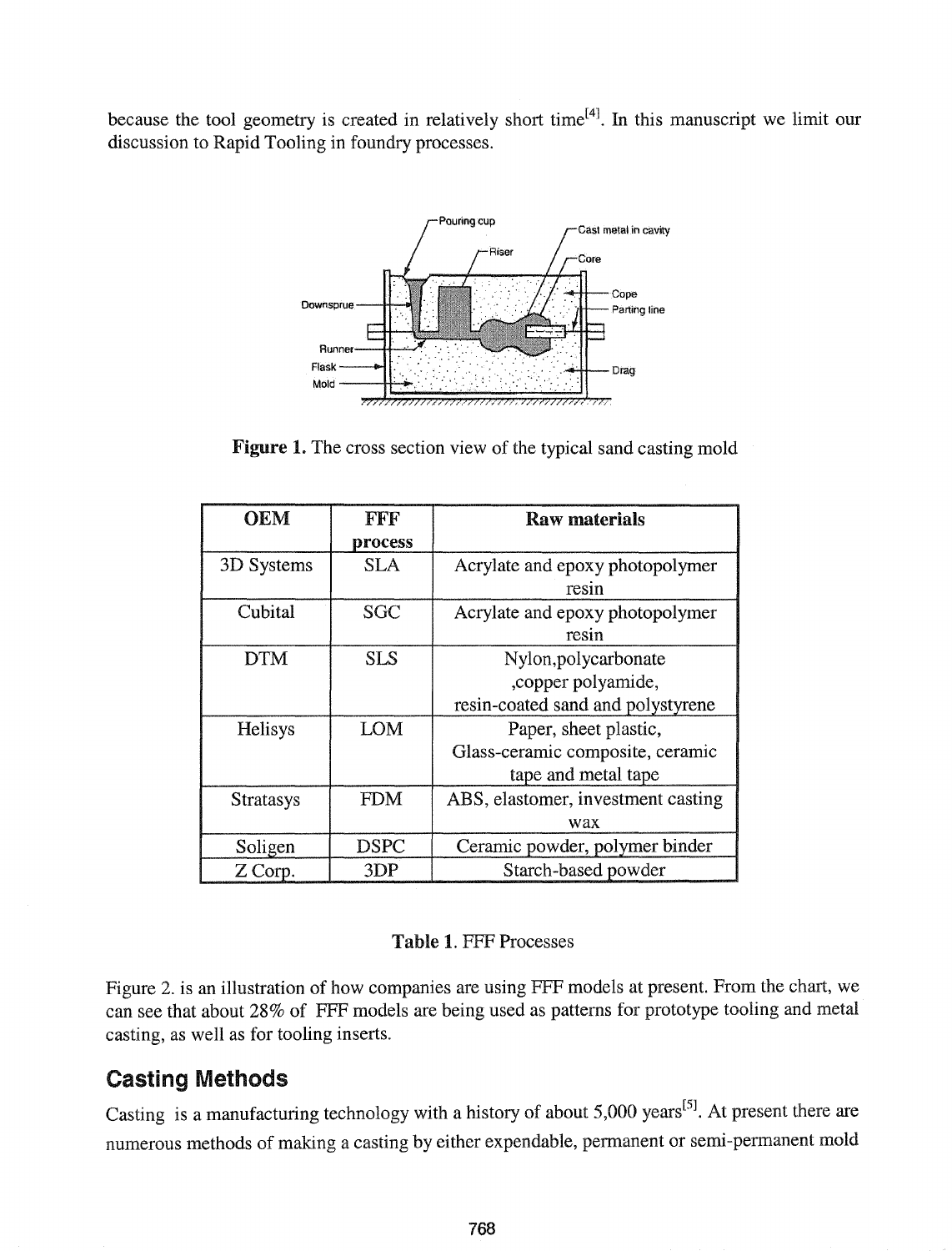techniques. In this paper, we limit our investigation to sand casting, investment casting, die casting and plaster molding. Each method has its own advantages and disadvantages.



Figure 2. Applications of FFF in Industry<sup>[6]</sup>

### Sand Casting

As its name implies, this process uses sand as the material to make the mold cavity. It is an expendable mold process because the mold must be destroyed to remove the casting. Tooling for this process consists of a pattern that is rammed with sand and removed to form the casting cavity.

Advantages: Most metals can be cast by this method. Pattern costs and material costs are relatively low. The method is adaptable to large or small quantities.

Disadvantages: There are practical limits to complexity of design. Machining is often required to achieve the finished product. Dimensional accuracy can not be controlled as well as with other molding processes, though accuracy is achievable with quality pattern equipment, modem process control, and high-density molding<sup>[5][7]</sup>. Thin, deep sections and very thin walls are difficult to cast.

# Investment Casting

Investment casting denotes the mechanical manner of obtaining a mold rather than the material used. It is the process of completely investing a three-dimensional pattern to produce a one piece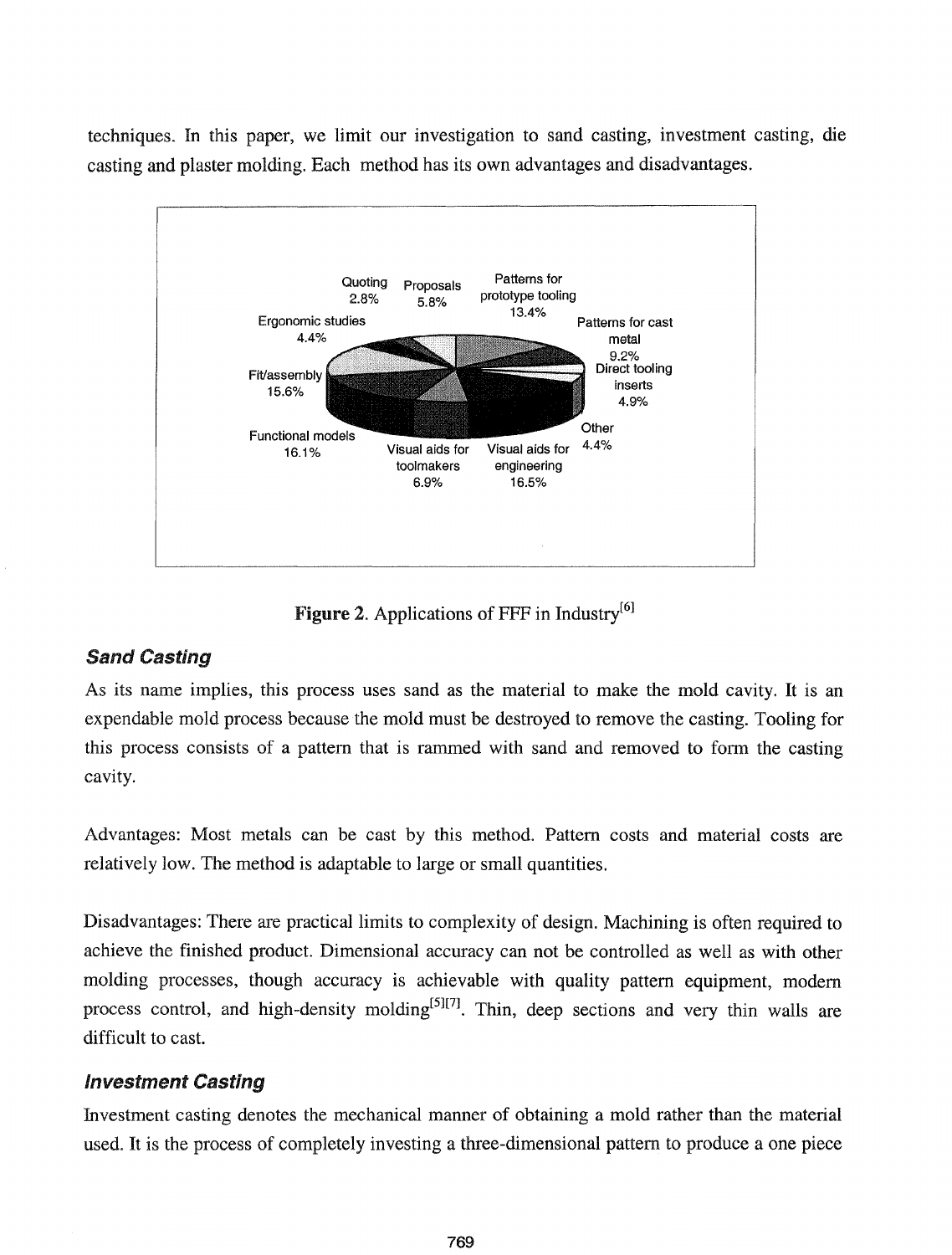

Figure 4 Indirect Method of Rapid Tooling

SLA and SOC patterns can be used in sand casting, investment casting and plaster molding. SLA Quickcast patterns are commonly used for direct investment casting. SLA patterns can also be used to produce wax patterns for investment casting by creating a silicone rubber negative mold from FFF masters and casting wax into the cavity. Companies can also use patterns made by SLA and SOC as master patterns in sand casting and plaster casting. In sand casting, if large number of castings are required, patterns are used to make a match plate type of tool. Because the plaster mold is not as abrasive as a sand mold, SLA and SOC patterns can be directly used in plaster molding even when high volume production is desired $^{[8]}$ .

SLS patterns can be used in sand casting, investment casting, die casting and plaster molding. In sand casting, SLS can be used in the same manner as other FFF patterns are used. Mostly, SLS patterns are used in temporary tooling to make wax patterns in investment casting. One characteristic of SLS is SLS can make the mold for sand casting directly. Parts cast using FFF sand method display mechanical and physical properties similar to the parts cast in a production sand foundry $[8]$ . This process allows cores to be integrated into the mold as it is built, providing a method to build parts with virtually no limitations on complexity. But due to the expense, this method has been limited to parts with complex geometry.

Although die casting and injection molding are similar processes, i.e., injecting a liquid material into a die under pressure, the die material characteristics and requirements are quite different. The molten die casting materials are less viscous than the polymer melt in injection molding and have greater tendency to flow between the contacting surfaces. The combination of flashing and high injection temperatures requires the die casting dies to be more robust<sup>[9]</sup>. A recent study by Peter J. Hardro & Dr. Brent Stucker has demonstrated the feasibility of die casting into RapidSteel 2.0 and has indicated that composite tools made via FFF can be used for die casting.

When just a few castings are required, a LOMPaper™ patterns can be used to make direct impressions in sand. Typically, a LOM pattern can create up to 50 sand molds if geometry is not too complex. Upwards of 100 replications can be taken from such patterns, if proper care is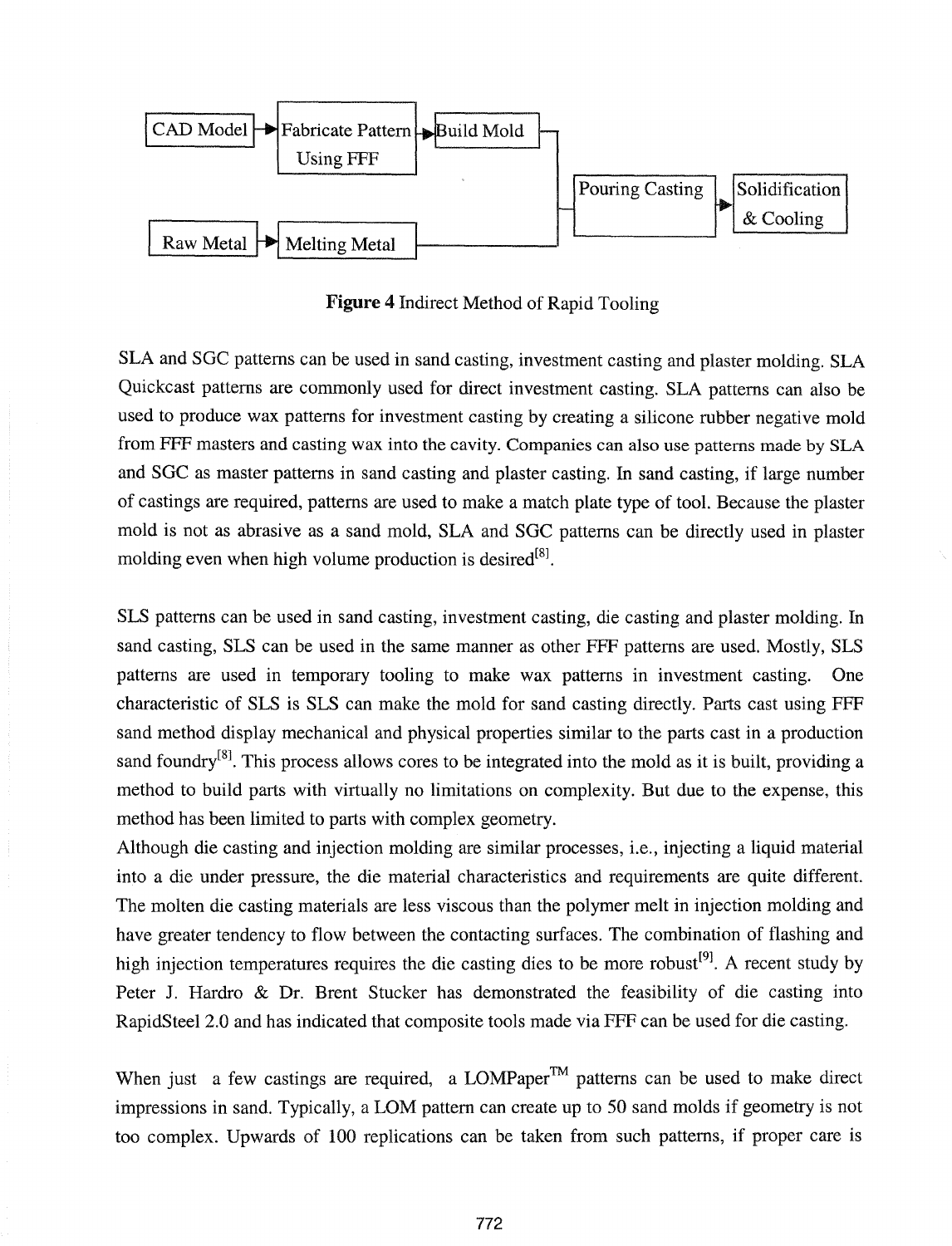taken. If higher number of castings is required, LOM patterns can be used to produce master patterns or match plates. Also, LOM masters can be used as a one-to-one replacement of wax masters in investment casting. LOM masters however behave substantially different from wax. With wax, temperatures above 77 <sup>o</sup>C are sufficient to melt the master with nothing left in the shell. LOM masters on the other hand have to be flash fired at temperature higher than  $574\text{ °C}$ The ash left in the shell is either blown out with compressed air or flushed out with water. A LOM pattern is not the best choice for direct use in the plaster molding process because of the moisture in plaster can be absorbed by the LOM pattern.

Like other forms of fast freeform fabrication, FDM patterns can be used in sand casting, investment casting and plaster casting. Wax patterns made by FDM can be directly used in investment casting. ABS patterns are suited to sand casting and plaster casting. It is also reported that FDM ABS patterns are suitable for use in investment casting<sup>[10]</sup>. Removing the ash requires an additional step when casting with a FDM ABS pattern.

Here, we should also mention DSPC(Direct Shell Production Casting) which produces the actual ceramic molds for metal casting. Three Dimensional Printing is used in this method<sup>[8]</sup>. First, design a virtual pattern for net shape casting, including a gating system through which molten metal will flow. Then create a digital model of the mold and transfers the model to the 3DP system. The mold includes integral cores to produce hollow sections. The 3DP system automatically generates the mold from thin layers of ceramic powder. After lowering the previous layer, a new layer of powder is spread. Then, liquid binder is "printed" onto the powder layer to define a cross section of the mold. The process is repeated until the entire mold is printed. This is then fired, resulting in a rigid ceramic mold surrounded by unbound powder. The unbound powder is removed from the mold. The last step is to fill the mold with molten metal at our foundry. After the metal solidifies, the ceramic and gating metal are removed and the part is finished.

### Conclusion

This paper has discussed the applications of several major FFF processes in the tooling of sand casting, investment casting, die casting and plaster mold casting. The FFF processes can be directly or indirectly used in casting processes. The application depends on the material used by the FFF process, the production volume and the geometric complexity of the part.